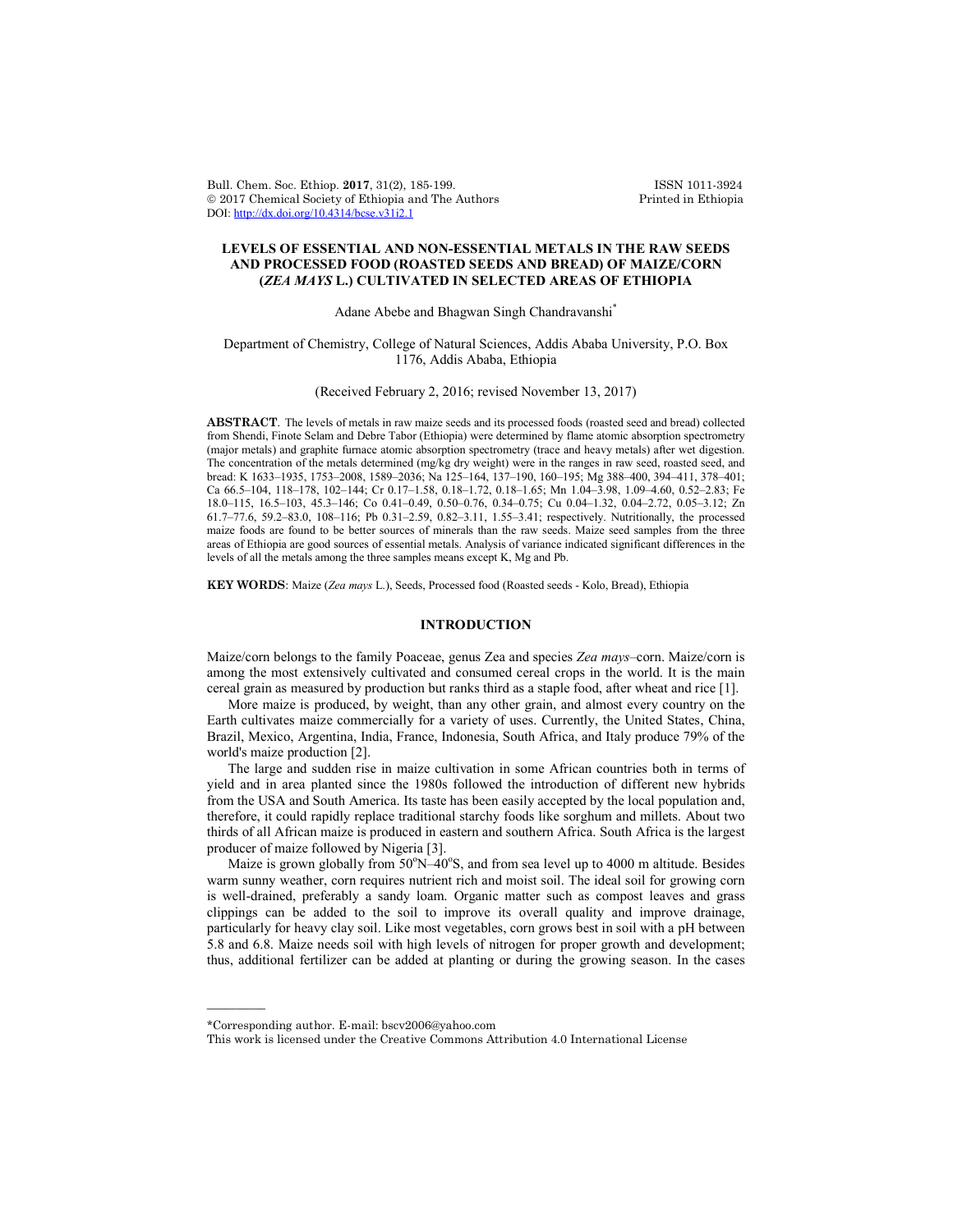when the pH of the soil is outside the recommended limit, lime or sulfur can be added to adjust the pH to an ideal level for growing corn [4].

Among cereals, maize accounts for the largest share in total production and the total number of farm holdings involved in Ethiopia. In 2010/11, maize accounted for 28% of the total cereal production, compared to 22% for sorghum and 20% for teff, the second and third most cultivated crops in the country. Maize is the largest and the most productive crop in Ethiopia. Ethiopia is the fourth largest maize producing country in Africa next to South Africa, Nigeria and Egypt [3]. In Ethiopia, maize is widely cultivated in areas with altitudes ranging from 1500- 2200 meters above sea level.

Currently, maize is produced in Ethiopia using both the traditional practices and extension package. The extension package is of a green revolution type characterized by the use of high yielding seed varieties but it involves the use of fertilizers and chemicals. According to World Bank [5] farmers were only achieving on average 60% of their potential production. The potential for increasing maize production through extensive use of improved seeds is thus high in Ethiopia and is being increased today [6].

Three regional states including Oromia, Amhara and Southern Nations, Nationalities, and Peoples' Region (SNNPR) contribute to 94% of the total annual production. Oromia region alone contributes 60% of the country's maize production. West Gojam is leading producer of maize in the country. East Showa, Jimma, East Welega and West Welega zones are the other major producing zones of maize [5].

Both organic and inorganic fertilizers are being used in the country. Organic fertilizers are farm-generated resources such as crop residues, farmyard manure and legumes. Inorganic (modern) fertilizer is a peculiar input the use of which requires improved varieties of maize seeds. Diammonium phosphate and urea are the two most widely adopted inorganic fertilizers in Ethiopia [5].

In developing countries like African countries, large amount of maize produced in every year is used for the direct human consumption. Industrially maize is refined to generate a wide range of products including corn oil, sweetener, corn starch, and ethanol. New bio-products such as amino acids, antibiotics and degradable plastics are increasingly being synthesized using maize as a raw material. Maize is wet-milled to separate the grain into components (starch, oil, protein and fiber) which are then converted into higher value products [7].

Six major staples: maize, teff, wheat, sorghum, barley and enset (false banana), dominate the national food basket in Ethiopia. Maize is the single most important cereal, accounting for 17% of the per capita calorie intake, followed by sorghum  $(14%)$  and teff  $(11%)$  [8]. Maize dominates rural consumption baskets, more than that of the urban areas. Maize is an important food security crop in Ethiopia, with the cheapest cost caloric source among all major cereals. Despite having the largest number of livestock in Africa, the use of maize grain as animal feed is very limited in Ethiopia [8].

In Ethiopia, maize is mainly used for food and feed purpose. The stover is used for construction and as a domestic fuel in the rural areas of the country, also as food for cattle and other animals. Though maize is mainly used for human consumption, its share in the total calorie intake in Ethiopia is lower as compared to other African countries [9, 10]. In addition to its usage as food in different forms like bread, roasted seed (called kolo), porridge, *enjera*, and other forms, maize is used as the source of starch for traditional alcoholic beverages production.

The composition of maize endows it with many health benefits. The high fiber content is one characteristic linked to the nutritional benefits of maize. This condition makes it suitable for diets that are made to lose weight and those made with the aim of lowering cholesterol levels. The fiber in whole grains helps to prevent the risk of heart diseases and diabetes, and all its nutrients boost the immune system [11].

Maize, being popular as a food item, is enjoyed by people in various forms, like, whole corn, corn flour, corn starch, corn gluten, corn syrup, corn meal, corn oil, popcorn, cornflakes, etc.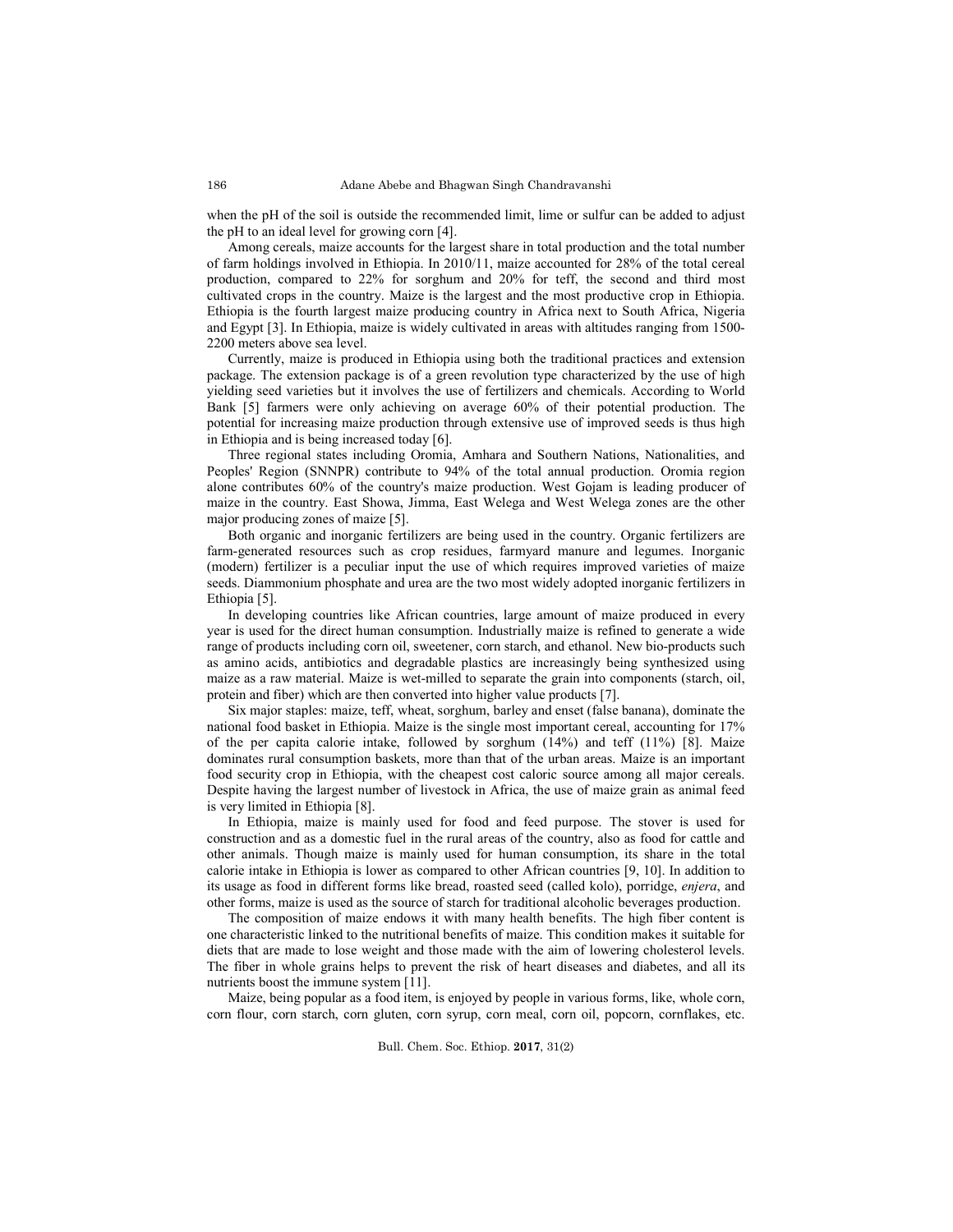Apart from satisfying the taste buds of its users, maize is also a good source of vitamins, minerals and dietary fiber [7].

Some studies have been conducted on the levels of essential and non-essential metals of maize in Nigeria [12, 13], Brazil [14], USA [14], China [15] and Turkey [16, 17]. Levels essential and non-essential metals in popcorn and cornflake commercially available in Ethiopia have also been reported [18]. The literature surveys revealed that there are no studies conducted on the levels of metals in maize cultivated in Ethiopia.

Since maize is a staple food for many people in Ethiopia, knowledge of its mineral levels is of particular interest. Hence it is crucial to determine the levels of essential and non-essential metals in maize seed cultivated in Ethiopia. The main objectives of this study were to (i) determine the levels of essential and non-essential metals in raw seeds of maize cultivated in selected areas of Ethiopia: Shendi, Finote Selam and Debre Tabor, (ii) to determine the level of essential and non-essential metals in maize seeds processed food (roasted seeds and bread), (iii) to compare the levels of the metals in maize seeds from three sampling areas and (iv) to compare the levels of the identified metals in maize seeds in this study with the literature values.

## **EXPERIMENTAL**

#### *Equipments and apparatuses*

Polyethylene bags were used during sample collection and transportation and glass bottles were used while preserving the ground and homogenized samples. Electronic blending device (Foss Knifetec1095, USA) was used for grinding and homogenizing the samples. 250 mL round bottom flasks fitted with reflux condenser were used with Kjeldahl (UK) apparatus hot plate to digest the dried and powdered maize seed samples. Flame atomic absorption spectrophotometer (Analytikjena: Model ZEEnit700P, VGP AAS, Germany) equipped with deuterium arc back ground connectors and hollow cathode lamps with air-acetylene flame was used for the analysis of the analyte metals. Graphite furnace atomic absorption spectrophotometer (PerkinElmer, AAnalyst 600, USA) was also used in this study.

# *Reagents and chemicals*

HNO3 69-72% (Scharlau Chemie, European Union, Spain), HClO4 60% (BDH Laboratory Supplies Anala $R@$ , Poole, England) and extra pure  $H<sub>2</sub>O<sub>2</sub> 30%$  (Scharlau Chemie, European Union, Spain) were used for digestion of the samples. La $(NO<sub>3</sub>)$ <sub>3</sub>.6H<sub>2</sub>O 98% (BDH Chemicals Ltd, Poole, England) was used to minimize the precipitation of Ca and Mg ions in the form of phosphates and sulfates. Stock standard solutions containing 1000 mg/L of the metals K, Na, Mg, Ca, Cr, Mn, Fe, Co, Ni, Cu, Zn, Cd and Pb (BDH Chemicals Ltd Spectrosol®, Poole, England) were used for preparation of calibration standards and for the spiking experiments. Deionized water was used for dilution of samples, intermediate and working metal standard solutions prior to analysis and for rinsing glass wares.

#### *Sampling site description*

*Debre Tabor.* It is a town and a woreda (district) in north central Ethiopia. It is located in the South Gondar zone of the Amhara region, about 100 km southeast of Gondar and 50 km east of Lake Tana. It is 103 km far from Bahir Dar, the capital of the region. According to the road transport authority of Ethiopia, Debre Tabor is about 666 km far from the capital city Addis Ababa. This town has a latitude and longitude of 11°51'N 38°1'E with an elevation of 2,706 meters above sea level [19].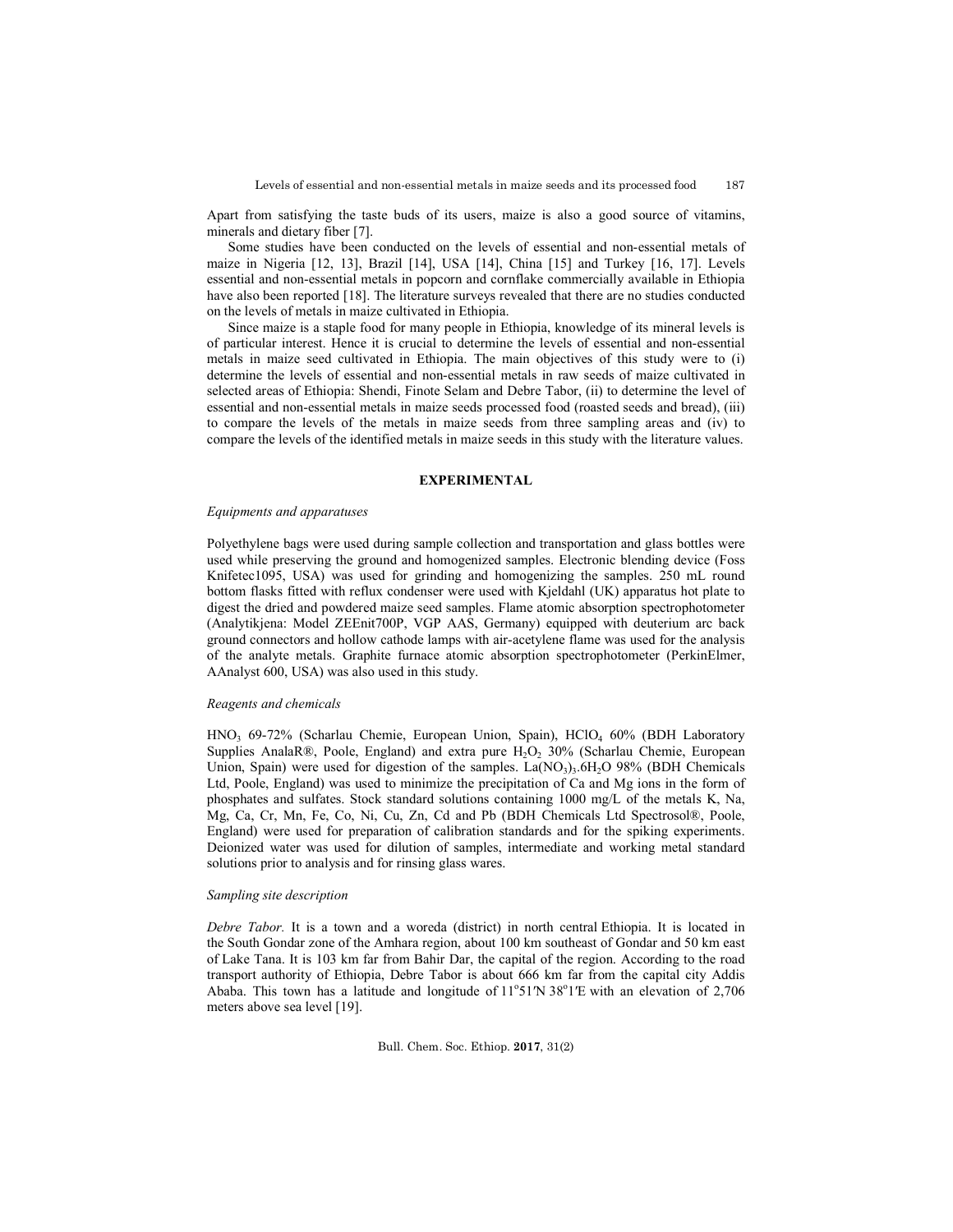### Adane Abebe and Bhagwan Singh Chandravanshi

*Finote Selam.* It is a town and separate woreda in western Ethiopia. It is located in the West Gojjam zone of Amhara region. This town has a latitude and longitude of  $10^{\circ}42'N$  and  $37^{\circ}16'E$ with an elevation of 1917 meters above sea level [20]. It is surrounded by Jabi Tehnan woreda. Currently Finote Selam is the administrative center of West Gojjam administrative zone. Finote Selam is about 385 km in northwest direction of Addis Ababa.

*Shendi*. It is a town in western Ethiopia. It is located in the West Gojjam zone of the Amhara region. This town has a latitude and longitude of  $10^{\circ}38'N$  and  $36^{\circ}56'E$  with an elevation of 2,050 meters above sea level [20]. Shendi is the administrative centre of Womberma woreda. Womberma is one of the woredas in west Gojjam zone and is one of the surplus producers of cereal crops in the Amhara region.

## *Sampling*

The possible efforts were made to collect the representative samples of maize seeds from the study areas. About 5 kg of sample was purchased from ten farmers (0.5 kg from each) who were selling maize seed in the open markets in Shendi, Finote Selam and Debre Tabor towns. These ten half kilogram samples from each town were then mixed in to three separate polyethylene plastic bags to get about 5 kg of one bulk sample for each. Then only a representative portion of about 1.5 kg samples from each site were packed in the polyethylene plastic bags and were brought to the laboratory for analysis.

## *Sample preparation for elemental analysis*

The samples were exposed to sun light for drying until constant weight was achieved. A portion of the dried maize seeds were ground using electronic blending device and the powder was transferred to the already prepared plastic bags. Some portions of the samples were roasted using metal pans, get cooled and then got ground using the electronic blending device as it is traditionally done in Ethiopia. This roasted grain in the local term is called "kolo". The roasted seeds were ground using electronic blending device and the powder was transferred to the already prepared plastic bags.

The bread was prepared according to the traditional procedure used in Ethiopia. From the raw maize flour samples bread was made using clay pans. The flour was mixed well with distilled water. The metal pan was heated and then the prepared dough was placed on the pan. The pan with the dough was covered with lid, and after 10 min the bread was inverted upside down for uniform heat distribution. The bread made was taken off from the pan and allowed to cool. The baked bread was cut in to pieces and exposed to sun light to complete dryness, i.e. until the removal of the water added while baking. The drying process was repeatedly made until a constant weight was obtained. The dried bread sample was crushed in to powder form and made ready in the clean and dry plastic bag until analysis. Similar treatments were made for all the samples from the three sites.

## *Digestion of the samples*

The basic requirements for sample preparation for analysis are to get an optimum condition for digestion. The optimum condition is the one which require minimum reagent volume consumption, minimum reflux time, clarity of digests, and ease of simplicity [21-26]. In this study, to prepare a clear sample solution suitable for the analysis using AAS, a lot of trials of digestion procedures were made on the maize seed powder using the  $HNO<sub>3</sub>, H<sub>2</sub>O<sub>2</sub>$  and  $HClO<sub>4</sub>$ acid mixtures by varying parameters such as volume of the acid mixture, digestion time and digestion temperature to optimize the digestion procedure (Tables 1 and 2). The acid mixture of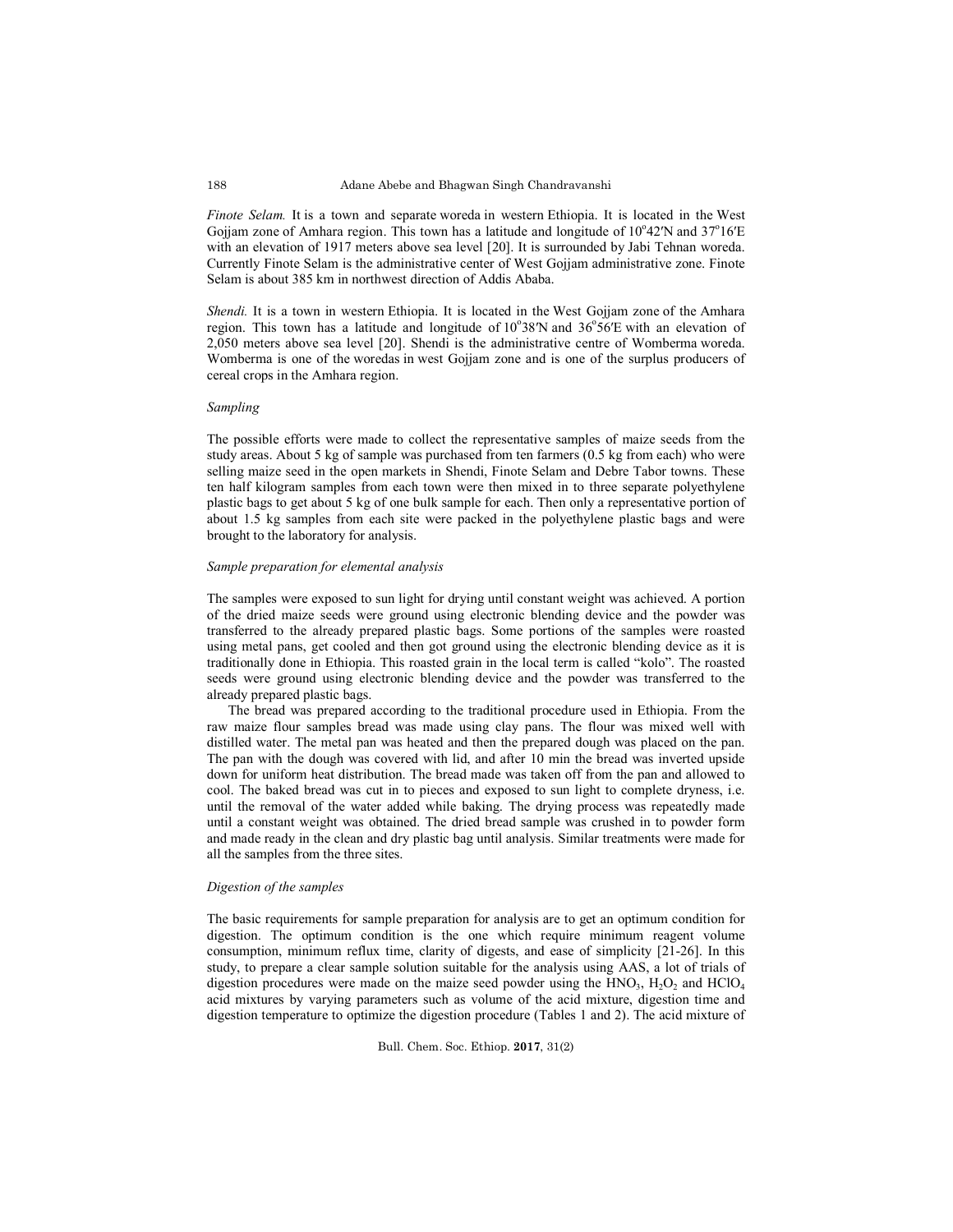6:2:2 (6 mL HNO<sub>3</sub> (69–70%), 2 mL HClO<sub>4</sub> (70%), and 2 mL H<sub>2</sub>O<sub>2</sub>), digestion time of 3 hours and digestion temperature of 120  $^{\circ}$ C were found the optimal condition for the digestion of 1 g of samples. These optimum conditions were selected based on clarity of digests, minimum reagent volume consumption, shorter digestion time, and lower temperature applied for complete digestion of the samples.

Applying the optimized conditions 1 g of homogenized dried and ground maize sample was transferred into 250 mL round bottom flasks. 10 mL of the acid mixture with a volume ratio of 6:2:2  $(v/v)$  was added and the mixture was digested on a Kjeldahl digestion apparatus for 3 hours at the temperature of 120 °C. After 3 hours of digestion time the digested mixture was allowed to cool to room temperature without dismantling the digestion set up. At the time of dismantling the setup, about 10 mL of deionized water was added to the solution and the flask and the lower end of the condenser was rinsed to dissolve the precipitate formed on cooling and to minimize dissolution of filter paper by the digest residue while filtering through Whatman 541 filter paper into 50 mL volumetric flask containing about 0.67 g of La(NO3)3.6H<sub>2</sub>O. The round bottom flasks were rinsed subsequently with deionized water until the total volume reached to the 50 mL mark. The digestion was carried out in triplicates for each sample.

Table 1. Optimization of volume ratio of the reagents for digestion.

| S. No.                  | Volume         | Volume ratio (mL)                                                  | Temp.         | Time (h)         | Observation during volume ratio optimization   |
|-------------------------|----------------|--------------------------------------------------------------------|---------------|------------------|------------------------------------------------|
|                         | (mL)           | HNO <sub>3</sub> :HClO <sub>4</sub> :H <sub>2</sub> O <sub>2</sub> | $(^{\circ}C)$ |                  |                                                |
| 1                       | 6              | 5:0:1                                                              | 60            | $\overline{2}$   | Yellow solution with too much residue          |
| $\overline{2}$          | 7              | 6:0:1                                                              | 60            | $\overline{2}$   | Yellow solution with too much residue          |
| $\overline{\mathbf{3}}$ | $\overline{8}$ | 7:0:1                                                              | 60            | $\overline{2}$   | Yellow solution with much residue              |
| $\overline{4}$          | $\overline{9}$ | 8:0:1                                                              | 60            | $\overline{2}$   | Yellow solution, but relatively lower residue  |
| 5                       | 10             | 8:1:1                                                              | 60            | $\overline{2}$   | Yellow solution with too much residue          |
| 6                       | 11             | 9:1:1                                                              | 60            | $\overline{2}$   | Yellow solution with some residue.             |
| $\overline{7}$          | 6              | 0:5:1                                                              | 60            | $\overline{2}$   | Dark colored cake like with little liquid      |
| $\overline{8}$          | $\overline{7}$ | 0:6:1                                                              | 60            | $\overline{2}$   | Dark and highly turbid solution                |
| 9                       | $\overline{8}$ | 0:7:1                                                              | 60            | $\overline{2}$   | Dark and highly turbid solution                |
| 10                      | 9              | 0:8:1                                                              | 60            | $\overline{2}$   | Dark and turbid solution                       |
| $\overline{11}$         | 10             | 0:9:1                                                              | 60            | $\overline{2}$   | Dark and turbid solution                       |
| 12                      | 11             | 0:10:1                                                             | 60            | $\overline{2}$   | Dark but less turbid solution                  |
| 13                      | $\overline{7}$ | 5:2:0                                                              | 60            | $\overline{2}$   | Light yellow solution with little residue      |
| 14                      | 8              | 6:2:0                                                              | 60            | $\overline{2}$   | Light yellow solution with very little residue |
| 15                      | $\overline{9}$ | 7:2:0                                                              | 60            | $\overline{2}$   | Light yellow solution with very little residue |
| 16                      | 10             | 8:2:0                                                              | 60            | $\overline{2}$   | Light yellow solution                          |
| 17                      | 11             | 9:2:0                                                              | 60            | $\overline{2}$   | Light yellow solution                          |
| 18                      | 12             | 10:2:0                                                             | 60            | $\overline{2}$   | Light yellow solution                          |
| 19                      | 8              | 5:2:1                                                              | 60            | $\overline{2}$   | Light yellow solution with little residue      |
| 20                      | $\overline{9}$ | 6:2:1                                                              | 60            | $\overline{2}$   | Light yellow solution with very little residue |
| 21                      | 10             | 7:2:1                                                              | 60            | $\overline{2}$   | Light yellow solution with very little residue |
| 22                      | 11             | 8:2:1                                                              | 60            | $\overline{2}$   | Light yellow solution with very little residue |
| 23                      | 12             | 9:2:1                                                              | 60            | $\sqrt{2}$       | Light yellow solution with very little residue |
| 24                      | 13             | 10:2:1                                                             | 60            | $\overline{2}$   | Light yellow solution with very little residue |
| 25                      | 10             | 6:2:2                                                              | 60            | $\overline{2}$   | A clear light yellow solution with negligible  |
|                         |                |                                                                    |               |                  | amount of residue on filtration                |
| 26                      | 10             | 5:2:3                                                              | 60            | $\boldsymbol{2}$ | Clear light yellow solution with some residue  |
| 27                      | 10             | 6:1:3                                                              | 60            | $\overline{2}$   | Clear light solution with some residue         |
| 28                      | 10             | 7:1:2                                                              | 60            | $\overline{2}$   | Clear light solution with some residue         |
| 29                      | 10             | 4:4:2                                                              | 60            | $\overline{2}$   | Clear but brown solution                       |

The bold font shows the optimized volume ratio.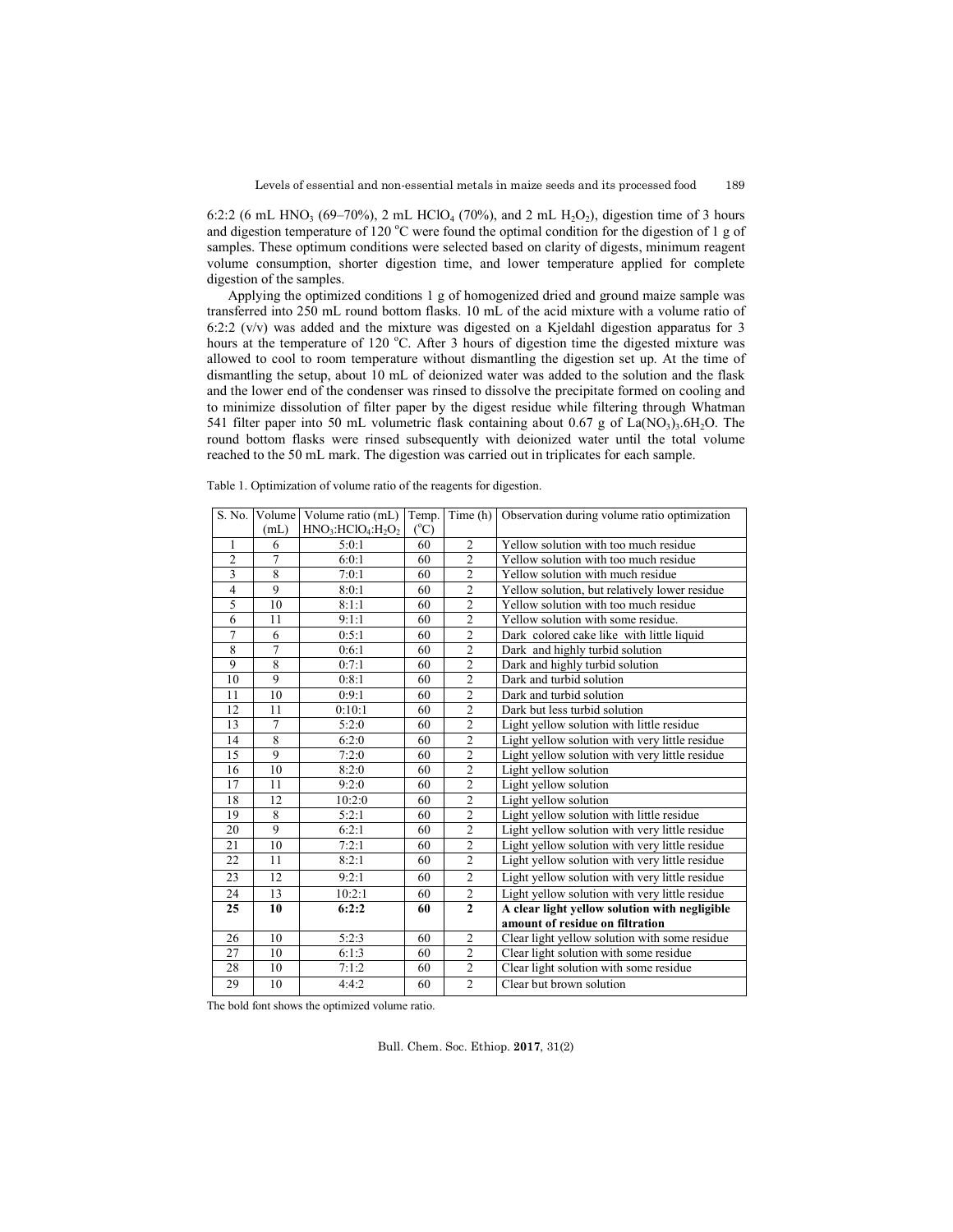Table 2. Optimization of digestion temperature and time.

| S. No.         |      | Total volume Optimized volume | Temp.         | Time           | Observation                                  |
|----------------|------|-------------------------------|---------------|----------------|----------------------------------------------|
|                | (mL) | ratio (mL)                    | $(^{\circ}C)$ | (h)            |                                              |
|                |      |                               |               |                |                                              |
| 1              | 10   | 6:2:2                         | 60            | $\overline{c}$ | Some yellowish turbid matter                 |
| $\overline{c}$ | 10   | 6:2:2                         | 90            | $\overline{c}$ | The turbid matter decreased                  |
| 3              | 10   | 6:2:2                         | 120           | $\mathbf{2}$   | Clear and light yellow color solution        |
| $\overline{4}$ | 10   | 6:2:2                         | 150           | $\overline{2}$ | Clear light yellow solution                  |
| 5              | 10   | 6:2:2                         | 180           | $\overline{2}$ | Clear light yellow solution                  |
| 6              | 10   | 6:2:2                         | 210           | $\overline{2}$ | Clear light yellow solution                  |
| 7              | 10   | 6:2:2                         | 120           | 1:00           | Yellow solution with some residues           |
| 8              | 10   | 6:2:2                         | 120           | 1:15           | Yellow solution with some residue            |
| 9              | 10   | 6:2:2                         | 120           | 1:30           | Yellow solution with some residue            |
| 10             | 10   | 6:2:2                         | 120           | 1:45           | Yellow solution with some residue            |
| 11             | 10   | 6:2:2                         | 120           | 2:00           | Yellow solution with some residue            |
| 12             | 10   | 6:2:2                         | 120           | 2:15           | Yellow solution with some residue            |
| 13             | 10   | 6:2:2                         | 120           | 2:30           | Light yellow solution with very few residues |
| 14             | 10   | 6:2:2                         | 120           | 2:45           | Light yellow solution with very few residues |
| 15             | 10   | 6:2:2                         | 120           | 3:00           | Clear light yellow solution                  |
| 16             | 10   | 6:2:2                         | 120           | 3:15           | Clear light yellow solution                  |

The bold font (trial 3) indicates optimum digestion temperature and the bold font (trial 15) indicates optimum digestion time. Temp.  $(^{\circ}C)$  = temperature.

Digestion of a reagent blank was also performed in parallel with the maize samples keeping all digestion parameters the same. The digested samples were kept in the refrigerator, until the level of all the metals in the sample solutions were determined.

## *Determination of metal levels in the samples*

Intermediate (10 mg/L) standard solutions were prepared from the stock solutions which were 1000 mg/L in concentration. The intermediate solutions were diluted with deionized water to obtain four working standards for each metal of interest. Then K, Na, Mg, Ca, Fe, Zn, Cu, Pb, Ni and Cr were determined with FAAS equipped with air-acetylene flame system using external calibration curve Mn, Cd and Co concentrations were determined using GFAAS. Three replicate determinations were carried out on each sample. All the thirteen metals were determined by absorption/concentration mode and the instrument readout was recorded for each sample and blank solution. The same analytical procedure was employed for the determination of elements in digested blank solutions.

## *Instrument calibration*

Both the FAAS and GFAAS were calibrated using four series of working standards for each metal of interest. The working standard solutions of each metal were prepared freshly by diluting the intermediate standard solutions. The correlation coefficients of the calibration curves were > 0.997 which confirmed a very good positive correlation between the change in absorbance and the concentration and were linearly fit.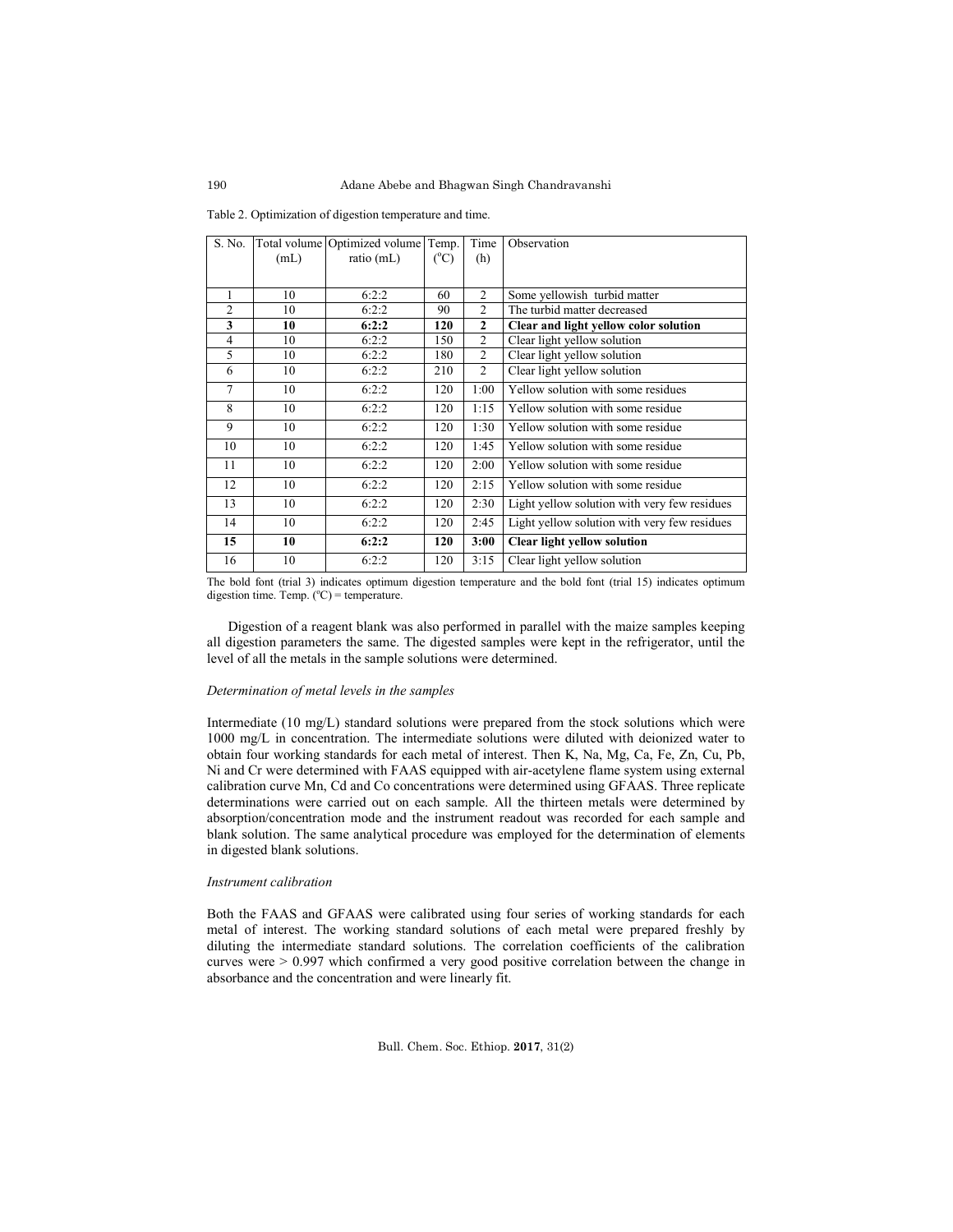Levels of essential and non-essential metals in maize seeds and its processed food 191

### *Validation of optimized procedure*

The validity of the optimized procedure was assessed by spiking experiments. For this purpose standard solution of 1000 mg/L was used and intermediate standards of 100 mg/L and 10 mg/L were prepared. Thus, spiking was done by classifying the metals in to three groups. In the first group K, Na, Ca and Mg were grouped; Zn, Cu, Fe and Mn in the second and Co, Cr, Cd, Ni and Pb in the third group. The samples were taken from Shendi raw flour for the first group, from Debre Tabor maize bread for the second group and from Finote Selam roasted seed for the third group. This was to consider the forms and sources of samples.

The spiked and non-spiked samples were digested and analyzed in similar conditions using optimized procedure for sample analysis. Then, the percentage recoveries of the analytes were calculated. The results of recovery analysis were within the range 91.2–109%. The percentage recoveries for the samples were between  $100\pm10\%$ , which were within the acceptable range for all metals.

## **RESULTS AND DISCUSSION**

#### *Levels of metals in maize seed samples*

Triplicate analysis was made for each metal on triplicate samples and the results are reported as mean  $\pm$  SD. Among all the studied metals the level of Cd and Ni were below detection limits of the instrument. Results are given in Table 3.

| Table 3. Level of metals in mg/kg in maize raw seeds, roasted seeds and bread from Shendi, Finote Selam |  |  |  |  |  |
|---------------------------------------------------------------------------------------------------------|--|--|--|--|--|
| and Debre Tabor.                                                                                        |  |  |  |  |  |

| Metal     |                                                                                 |                         |                                     |                             |                              | Concentration (mg/kg) (mean $\pm$ SD) of metals in samples from                                                                                                                                                                                                |                              |                                     |                              |  |
|-----------|---------------------------------------------------------------------------------|-------------------------|-------------------------------------|-----------------------------|------------------------------|----------------------------------------------------------------------------------------------------------------------------------------------------------------------------------------------------------------------------------------------------------------|------------------------------|-------------------------------------|------------------------------|--|
|           |                                                                                 | Shendi                  |                                     |                             | Finote Selam                 |                                                                                                                                                                                                                                                                | Debre Tabor                  |                                     |                              |  |
|           | Raw seed                                                                        | Roasted                 | Bread                               | Raw seed                    | Roasted                      | <b>Bread</b>                                                                                                                                                                                                                                                   | Raw seed                     | Roasted                             | <b>Bread</b>                 |  |
|           |                                                                                 | seed                    |                                     |                             | seed                         |                                                                                                                                                                                                                                                                |                              | seed                                |                              |  |
| K         | 1688±49ª                                                                        | $1886 \pm 22^d$         | $1748 \pm 50$ <sup>g</sup>          | $1754 \pm 46^{\circ}$       | $1925 \pm 83^d$              | $1755 \pm 166^8$                                                                                                                                                                                                                                               | $1784 \pm 151$ <sup>a</sup>  | $1864 \pm 111$ <sup>d</sup>         | $1936 \pm 100^h$             |  |
| Na        | $163 \pm 1^a$                                                                   | $188 \pm 2^d$           | $194 \pm 1^{8}$                     | $126 \pm 1^{b}$             | $139 \pm 3^e$                | $162 \pm 2^h$                                                                                                                                                                                                                                                  | $150 \pm 1$ <sup>c</sup>     | $155 \pm 2^{f}$                     | $194 \pm 2^1$                |  |
| Mg        | $392 \pm 4^a$                                                                   | $402 \pm 11^{a}$        | $395 \pm 0.7$ <sup>a</sup>          | $397 \pm 1^a$               | $404 \pm 9^a$                | $395 \pm 6^a$                                                                                                                                                                                                                                                  | $388 \pm 10^a$               | $396 \pm 4^{\circ}$                 | $394 \pm 0.9^{\circ}$        |  |
| Ca        | $102 \pm 2^a$                                                                   | $171 \pm 7^d$           | $139 \pm 5^8$                       | $72.0 \pm 3^{b}$            | $109 \pm 1$ <sup>e</sup>     | $123 \pm 6^h$                                                                                                                                                                                                                                                  | $67.5 \pm 1^{\circ}$         | $124 \pm 6^{\text{t}}$              | $107 \pm 5^1$                |  |
| <b>Cr</b> | $0.17\pm0.003^{4}0.19\pm0.01^{4}0.19\pm0.01^{4}0.23\pm0.07^{9}0.34\pm0.004^{6}$ |                         |                                     |                             |                              | $0.27 \pm 0.01^{\circ}$                                                                                                                                                                                                                                        | $1.55 \pm 0.03^{\circ}$      | $1.70 \pm 0.02$ <sup>e</sup>        | $1.55 \pm 0.1$ <sup>d</sup>  |  |
| Mn        | $2.60 \pm 0.1^a$                                                                |                         | $2.80\pm0.05^{d}$ $2.70\pm0.13^{e}$ | $1.23 \pm 0.2^b$            | $.28 \pm 0.2$ <sup>e</sup>   | $0.65 \pm 0.1$ <sup>h</sup>                                                                                                                                                                                                                                    | $3.74 \pm 0.2$ <sup>c</sup>  | $4.37 \pm 0.2$ <sup>f</sup>         | $2.42 \pm 0.07$ <sup>1</sup> |  |
| Fe        | $112 \pm 3^a$                                                                   | $101 \pm 2^d$           | $142 \pm 4^8$                       | 56.8 $\pm$ 3 <sup>b</sup>   | $52.6 \pm 0.6^e$             | $63.4 \pm 2^h$                                                                                                                                                                                                                                                 | $19.5 \pm 3^{\circ}$         | $20.0 \pm 2.2^t$                    | $46.0 \pm 0.7$ <sup>1</sup>  |  |
| Co        | $0.48\pm0.01^{\circ}$ $0.70\pm0.06^{\circ}$ $0.44\pm0.07^{\circ}$               |                         |                                     | $0.43 \pm 0.2$ <sup>a</sup> | $0.58 \pm 0.08$ <sup>c</sup> | $0.48 \pm 0.02^a$                                                                                                                                                                                                                                              | $0.46 \pm 0.02$ <sup>a</sup> | $0.66\pm0.10^{6}$ $0.69\pm0.06^{6}$ |                              |  |
| Cu        | $1.32 \pm 0.31$ <sup>a</sup>                                                    |                         |                                     |                             |                              | $1.95\pm0.77\pm2.87\pm0.25\pm0.08\pm0.01\pm0.05\pm0.002\pm0.05\pm0.004\pm0.044\pm0.001\pm0.05\pm0.003\pm0.005\pm0.004\pm0.004\pm0.004\pm0.004\pm0.004\pm0.004\pm0.004\pm0.004\pm0.004\pm0.004\pm0.004\pm0.004\pm0.004\pm0.004\pm0.004\pm0.004\pm0.004\pm0.004$ |                              |                                     |                              |  |
| Zn        | $61.4 \pm 2^a$                                                                  | $77.6 \pm 4^d$          | $66.7 \pm 5^8$                      | $72.7 \pm 5^a$              | 75.1 $\pm$ 8 <sup>d</sup>    | $77.5 \pm 3^h$                                                                                                                                                                                                                                                 | $69.9 \pm 8^a$               | $73.3 \pm 2^d$                      | $112 \pm 4^1$                |  |
| Pb        | $.21 \pm 0.9^{\circ}$                                                           | $1.20 \pm 1^{\text{a}}$ | $2.60\pm0.8^{b}$                    | $1.50 \pm 0.5^{\text{a}}$   | $2.71 \pm 0.4^b$             | $2.02 \pm 0.6$ °                                                                                                                                                                                                                                               | $1.25 \pm 0.03^a$            | $2.11 \pm 0.5$ <sup>c</sup>         | $2.04 \pm 0.5$ °             |  |

The same letter indicated that the values were not significantly different at  $p < 0.05$ , according to Duncan's multiple range test.

## *Levels of metals in maize seeds*

There is a variation in the metal concentration of macro-essential metals among the maize samples collected from the three sampling areas. The concentration of K was the highest of all the major metals as shown in Table 3. It was also the highest of all the metals under consideration. It was within the range 1589–2036 mg/kg dry weight, followed by Mg, Na and Ca 303–413, 125–195 and 66.5–178 mg/kg, respectively. That means the concentration profile of macro-essential metals determined in maize seeds was  $K > Mg > Na > Ca$ .

Among the sample sites the highest concentration of K was determined in a sample from Debre Tabor (1633–2036 mg/kg dry weight) followed by Finote Selam (1589–2008 mg/kg) and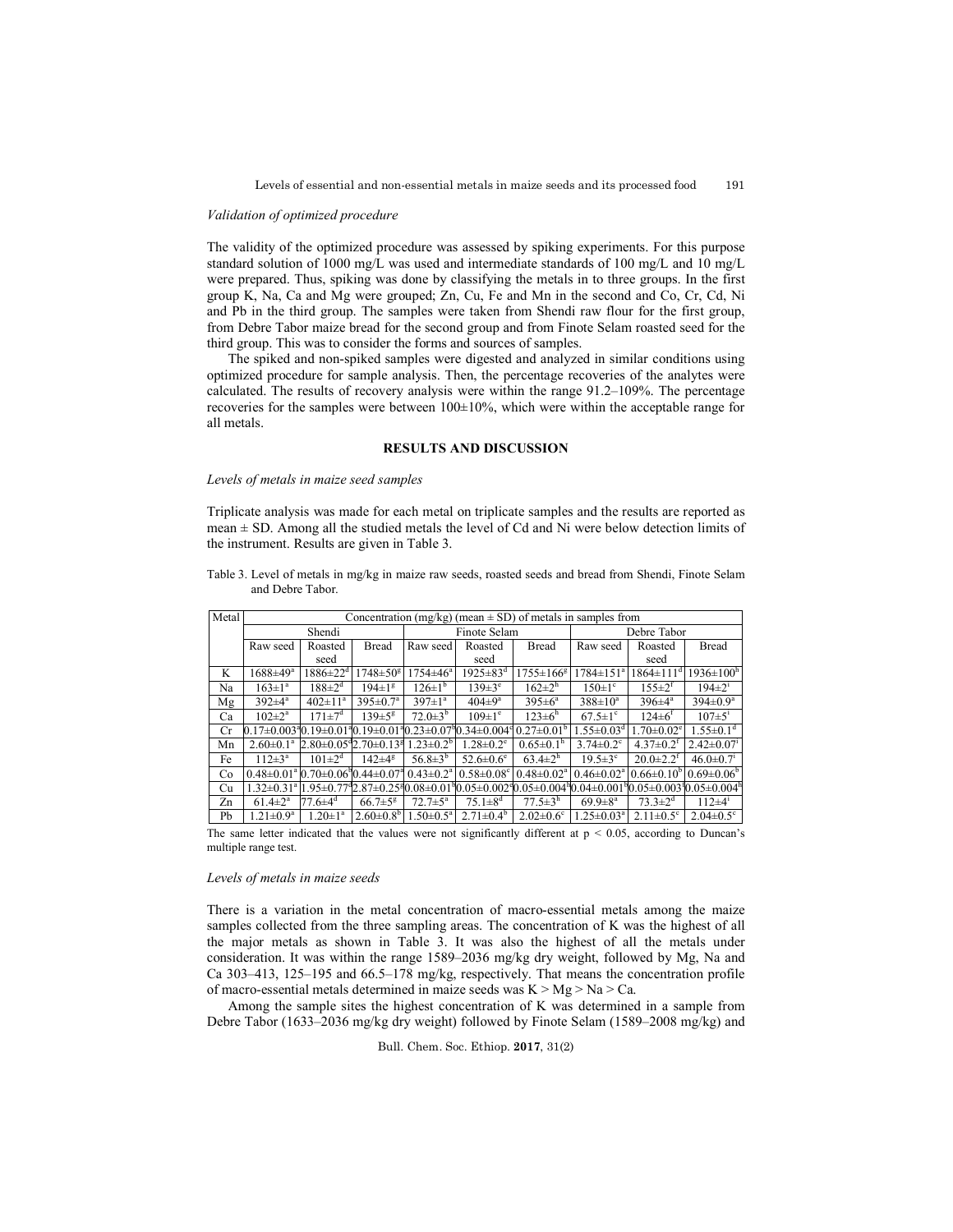### Adane Abebe and Bhagwan Singh Chandravanshi

Shendi (1639–1908 mg/kg). In this study the concentration of K determined by sample sites decreased in the order Debre Tabor > Finote Selam > Shindi. The concentrations of Mg from Shendi and Finote Selam are somewhat the same (388–413 and 389–413 mg/kg), but the value obtained from Debre Tabor is slightly lower than both sample sites  $(303-400 \text{ mg/kg})$ . The amount of Na obtained in the samples from the three sites was as follows: Shendi 161–195 mg/kg, Finote Selam 125–164 mg/kg and Debre Tabor 149–195 mg/kg. This means that the level of Na in the sample from Shendi and Debre Tabor are significantly higher (at  $p < 0.05$ ) than that of Finote Selam. The levels of Ca in the samples were recorded as 100–178 mg/kg, 69.0–129 mg/kg and 66.5–130 mg/kg from Shendi, Finote Selam and Debre Tabor samples, respectively. The sample from Shendi is the highest of the three sites in Ca content. The values of Ca in samples from Finote Selam and Debre Tabor are not significantly different at  $p < 0.05$ . From Table 3 we can see that Fe is the highest accumulated trace essential metal measured followed by Zn and Mn with concentration ranges  $16.5-146$  mg/kg,  $59.2-116$  mg/kg and  $0.52-$ 3.98 mg/kg, respectively. It is also clearly seen in Table 3 that the concentration ranges of all the trace metals except Fe and Zn overlap each other among the sample sites. The highest concentration of Fe may be attributed to its higher levels in the soil [26, 27].

## *Levels of metals in the processed food (roasted seeds and bread)*

When we see the levels of macro-essential and micro-essential metals in the raw seed, roasted seed and bread in Table 3 the values were in the order roasted seed > bread > raw seed samples for all metals. Thus the processed foods (roasted seed and the bread) are more nutritious than the raw seeds. This is desirable because people consume the processed food. This is due to the fact that during the roasting of seed and backing of bread the volatile components of the raw seed gets evaporated and minerals get concentrated. The level of toxic metal Pb was also higher in the roasted seed and bread compared to the raw seed. This is also expected but it is undesirable and unavoidable.

### *Distribution patterns of metals in the samples*

The uptake of metals by plants takes place through different and complex biochemical processes. The uptake processes vary based on the ability of the plants to absorb metals from the soil, the availability of the minerals in the soluble and usable forms, the abundance of particular minerals at the particular areas, the degree of contamination of the soil with heavy metals, etc. The differences in the levels of metals in soil arise mainly due to pollution of the biosphere resulting from the rapid industrialization and modern large scale agricultural activities, i.e. use of different types of fertilizers, pesticides and other chemicals.

The use of sewage sludge, pesticides, irrigation with polluted water and fertilizers on agricultural lands highly affect the quality of food products for humans and animals. The distribution and accumulation of metals in maize seeds are the reflections of the mineral composition of the soil and the degree of mineral pollution of the environment in which the maize plant grows. Therefore, the actual metal concentration of maize seeds vary considerably according to the geographic origin, the use of fertilizers with different chemical compositions and other characterizing features such as quality water for irrigation and also the storage conditions of the products.

If we compare the levels of individual metals by sample site the trend can be shown as follows: Shendi > Finote Selam > Debre Tabor in Fe content. Debre Tabor > Shendi > Finote Selam in Mn content. Shendi > Finote Selam  $\approx$  Debre Tabor in Cu content. Debre Tabor > Shendi ≈ Finote Selam in Zn content. Debre Tabor ≈ Shendi ≈ Finote Selam in the level of Co.

The variations in concentrations of Co and Mn are not that much significant and comparable to each other for the three sites. That means the distribution of these metals is invariant in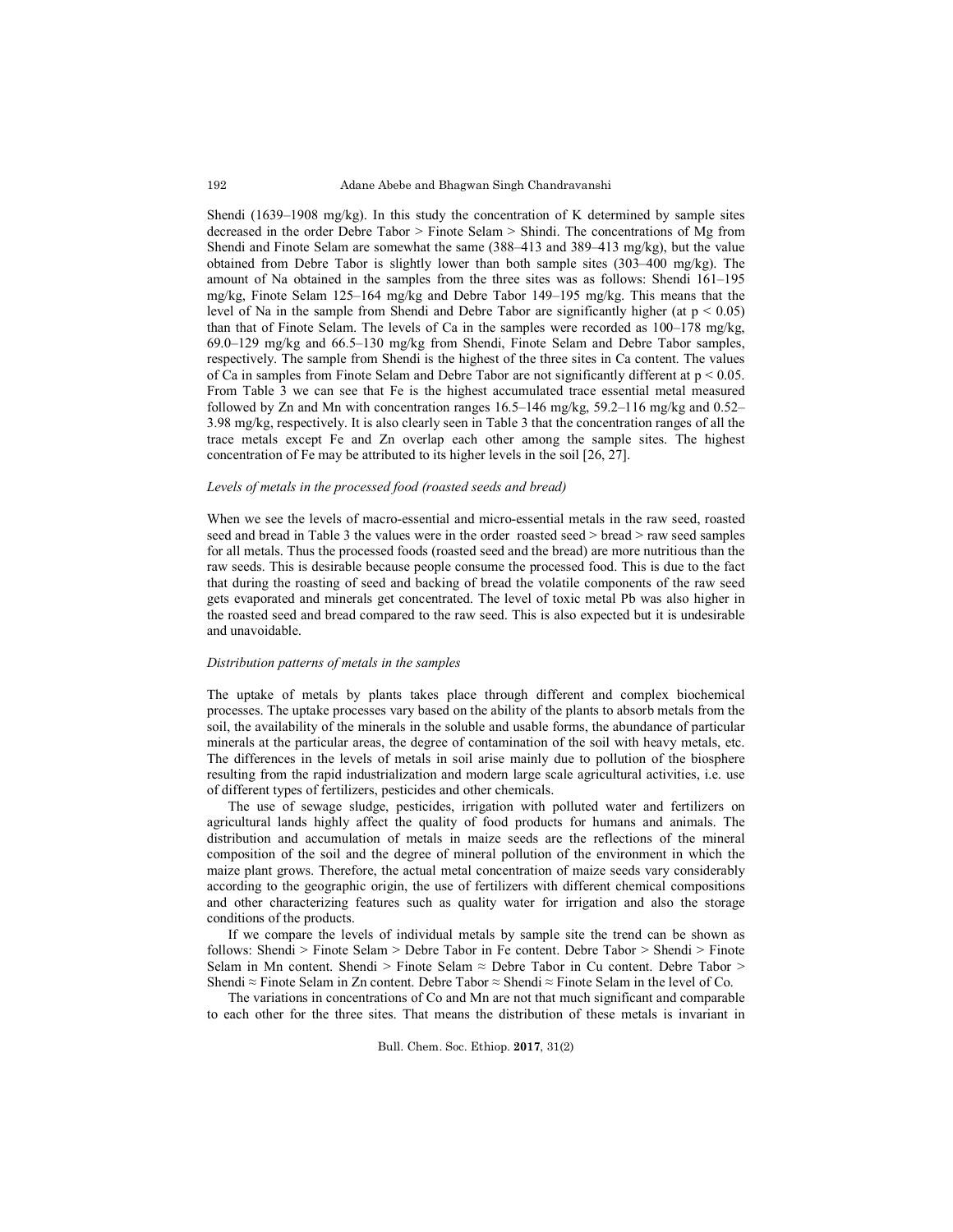comparison to other metals. The variation of Fe by sample sites was the highest among the micro-essential metals and the variation for Co by sample sites is the least as shown in Table3.

## *Concentration of non-essential (toxic) metals in maize seeds*

According to World Health Organization [28] the dietary exposure to Cd is estimated to be about 1.2 x  $10^{-4}$  to 4.9 x  $10^{-4}$  mg/kg of body weight daily. Intake of dietary Cd should not exceed 0.007 mg/kg of body weight, per week. However, the levels of Cd and Ni in this work were below the instrument detection limits. Using maize seeds from these sites is safe for human consumption and safe from human health problems due to the accumulation of Cd and Ni in maize seeds.

Pb is a major chemical pollutant of the environment, and is highly toxic to man. The values determined for Pb level in this work are presented in Table 3. As we can see from Table 3 the variations among the sites are comparably small, but the amount of Pb determined from Finote Selam is slightly higher than both from Shendi and Debre Tabor. The variation for Pb content in the maize seed by sample site may be attributed to agricultural inputs such as fertilizers herbicides and insecticides containing Pb as an ingredient. Exposure to contamination by dust particles and particulate matters in the air containing Pb during storage and transportation by cultivators could be the other causes for the higher values [29].

The variation on the level of Cr between Shendi and Finote Selam is not significant, but the level in the sample from Debre Tabor is higher. We can compare the differences as Debre Tabor > Finote Selam > Shendi in Cr content.

### *Comparison of metal levels of the present study with literature values*

Comparison of levels of metals obtained in this study has been made with the investigations made in other countries by other investigators. Different researches were being made by different researchers in different countries on maize seed, but in the Ethiopian case no detail studies were made on the levels of major, trace and toxic metal composition in maize seeds.

For the purpose of comparison, the results of this study and results from different literatures are shown in Table 4. As it is seen from the Table 4, the levels of macro-essential metals determined in this work are in good agreement with other studies done in other countries. The concentration of K is in the range  $3.24-2662$  mg/kg, Na in the range  $75.8-3230$  mg/kg, Mg in the range 48.94–1154 mg/kg and Ca 0.61–215 mg/kg dry weight. The results of this study (K 1589–2036, Na 125–178, Mg 303–413 and Ca 66.5–178 mg/kg) are all in the ranges.

| A    | Na   | Mg      | Cа           | Country       | Reference |
|------|------|---------|--------------|---------------|-----------|
| 1701 | 536  | 1154    | 68.4         | Turkey        | [16]      |
| 2662 | 75.8 | 91.5    | 216          | Turkey        |           |
| 1620 | 2600 | 200     | 20           | <b>Brazil</b> | 14        |
| 1950 | 3230 | 200     | 20           | <b>USA</b>    | [14]      |
| NR.  | NR.  | 248-321 | $1.2 - 10.2$ | Nigeria       | 12        |
| NR.  | NR.  | NR      | NR.          | China         | [15       |
| 3.24 | 3.72 | 48.9    | 0.61         | Nigeria       | [13       |

1589-2036 125-195 303-413 66.5-178 Ethiopia This study

Table 4. Comparison of macro-essential metals concentration, (mg/kg, dry weight basis) in maize raw seed samples with reported values.

 $NR = not reported, ND = not detected.$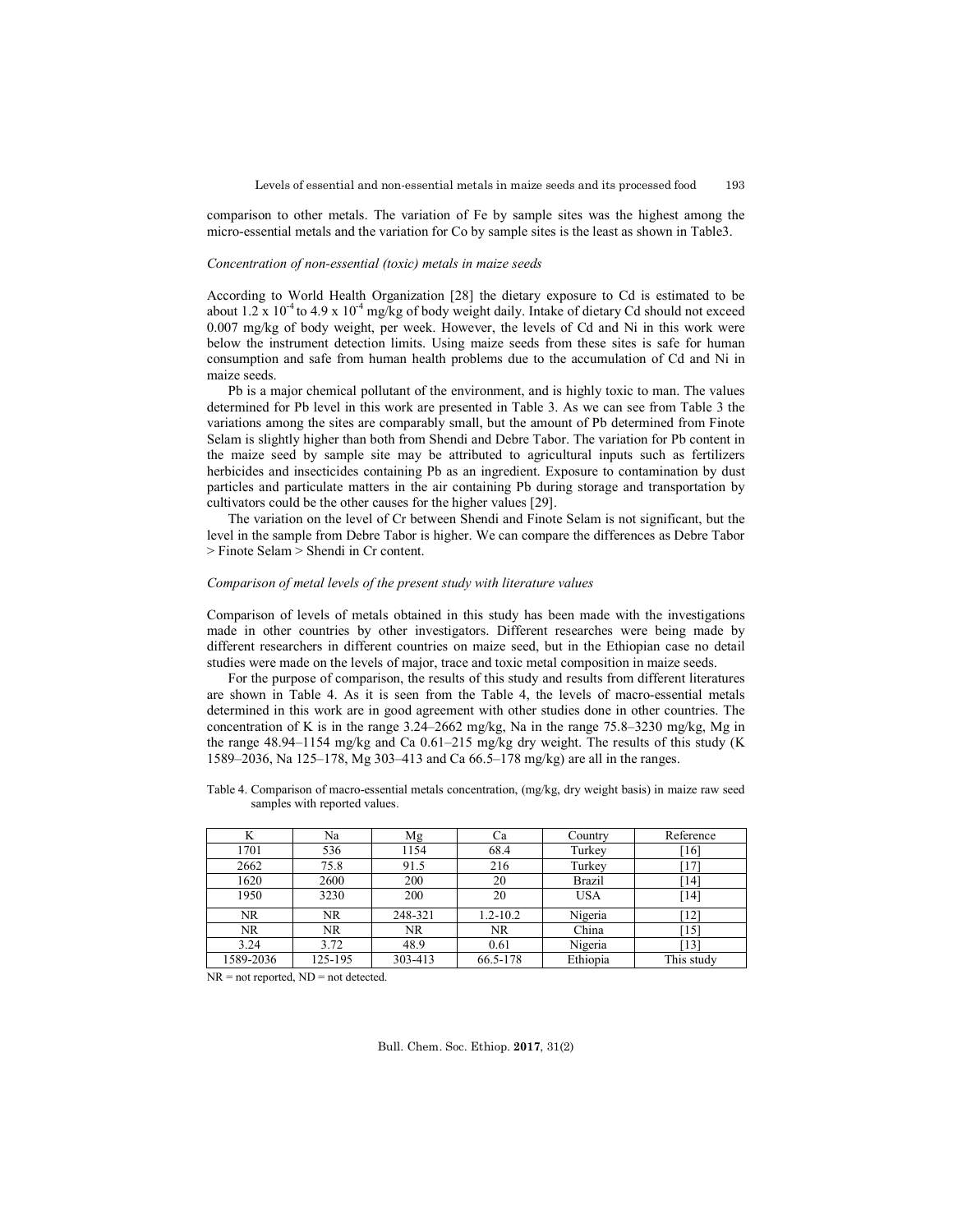### Adane Abebe and Bhagwan Singh Chandravanshi

The levels of micro-essential metals in this study and from the literature are shown in Table 5. Also here the values from this study are in good agreement with those from literatures. If we look the values from the literatures [12-17] Fe is in the range 5.9–159 mg/kg, Cr 0.338–2.38 mg/kg, Mn ND to 8.4 mg/kg, Co ND to 0.8 mg/kg and Ni ND to 4.78 mg/kg. The levels of all the metals of this study are in the ranges from the literatures used, i.e. Fe 16.5–146 mg/kg, Cr 0.17–1.72 mg/kg, Mn 0.52–3.98 mg/kg, Co 0.34–0.76 mg/kg and Ni ND are all in the above ranges. In fact the level of Fe in this study is in a higher range (16.5–146 mg/kg), compared to only one literature [17] from Turkey 159 mg/kg. The high value of Fe in this study is most probably resulted from the high concentration of Fe in the soil. Researches in the recent years indicate that Ethiopian soil is high in Fe content, so plants can absorb Fe easily. This could be one reason behind the high value of Fe in Ethiopian maize. [26, 27].

Table 5. Comparison of micro-essential metals concentration, (mg/kg, dry weight basis) in maize raw seed samples with reported values.

| Сr            | Mn            | Fe           | Co            | Ni        | Cu            | Zn        | Country    | Reference  |
|---------------|---------------|--------------|---------------|-----------|---------------|-----------|------------|------------|
| 2.38          | ND            | 37.9         | NR.           | 0.79      | 2.85          | 33.6      | Turkey     | [16]       |
| 1.0           | 8.4           | 159          | 0.8           | 0.022     | 3.0           | 28.4      | Turkey     | 17         |
| NR            | NR            | 5.9          | NR.           | NR.       | 0.46          | 5.0       | Brazil     | [14]       |
| <b>NR</b>     | NR.           | 8.6          | NR.           | <b>NR</b> | 0.58          | 3.9       | <b>USA</b> | 141 آ      |
| <b>NR</b>     | <b>NR</b>     | 28.5-59.5    | ND            | 1.87-4.78 | $2 - 10.7$    | <b>NR</b> | Nigeria    | $12$ ]     |
| 339*          | 4.40          | 28.9         | $6.58*$       | $123*$    | 2.86          | 15.0      | China      | [15]       |
| 1.36          | ND            | 8.66         | ND            | 1.04      | 2.05          | 6.69      | Nigeria    | [13]       |
| $0.17 - 1.72$ | $0.52 - 3.98$ | $16.5 - 146$ | $0.34 - 0.76$ | ND        | $0.04 - 2.72$ | 59.2-116  | Ethiopia   | This study |

 $NR = not reported$ ,  $ND = not detected$ ,  $* = concentration \mu g/kg$ , the rest are in mg/kg.

Table 6. Comparison of toxic heavy metals concentration, (mg/kg, dry weight basis) in maize raw seed samples with reported values.

| Cd        | Pb            | Country       | Reference          |
|-----------|---------------|---------------|--------------------|
| NR        | NR            | Turkey        | $\lceil 16 \rceil$ |
| ND        | 1.5           | Turkey        |                    |
| <b>NR</b> | <b>NR</b>     | <b>Brazil</b> | 14                 |
| NR        | NR.           | <b>USA</b>    | 14,                |
| NR        | 62.5-150      | Nigeria       | 12                 |
| $32.3*$   | 38.2*         | China         | 15                 |
| <b>ND</b> | 0.32          | Nigeria       | $\lceil 13 \rceil$ |
| ND        | $0.31 - 3.41$ | Ethiopia      | This study         |

 $NR = not reported$ ,  $ND = not detected$ ,  $* = concentration in  $\mu$ g/kg$ .

The determination of levels of toxic metals was also carried out in this study and Cd was found to be below detection limit of the instrument. The level of Pb was found as 0.31–3.41 mg/kg, when it is compared with the values in the literature (Table 6) it is lower than that mentioned by Olu *et al.* [12] in Nigeria (62.5–150 mg/kg) but higher than most others.

#### *Analysis of variance (ANOVA)*

In this study, maize seed samples in three forms were collected from three different areas and the metal levels of each sample was analyzed by AAS. During the processes of sample preparation and analysis a number of random errors may be introduced in each aliquot and in each replicate measurement. The variation in sample mean of the analyte was tested by using one-way ANOVA [30], to examine whether the source for variation was from experimental procedure or heterogeneity among the samples (i.e. difference in mineral contents of soil, pH of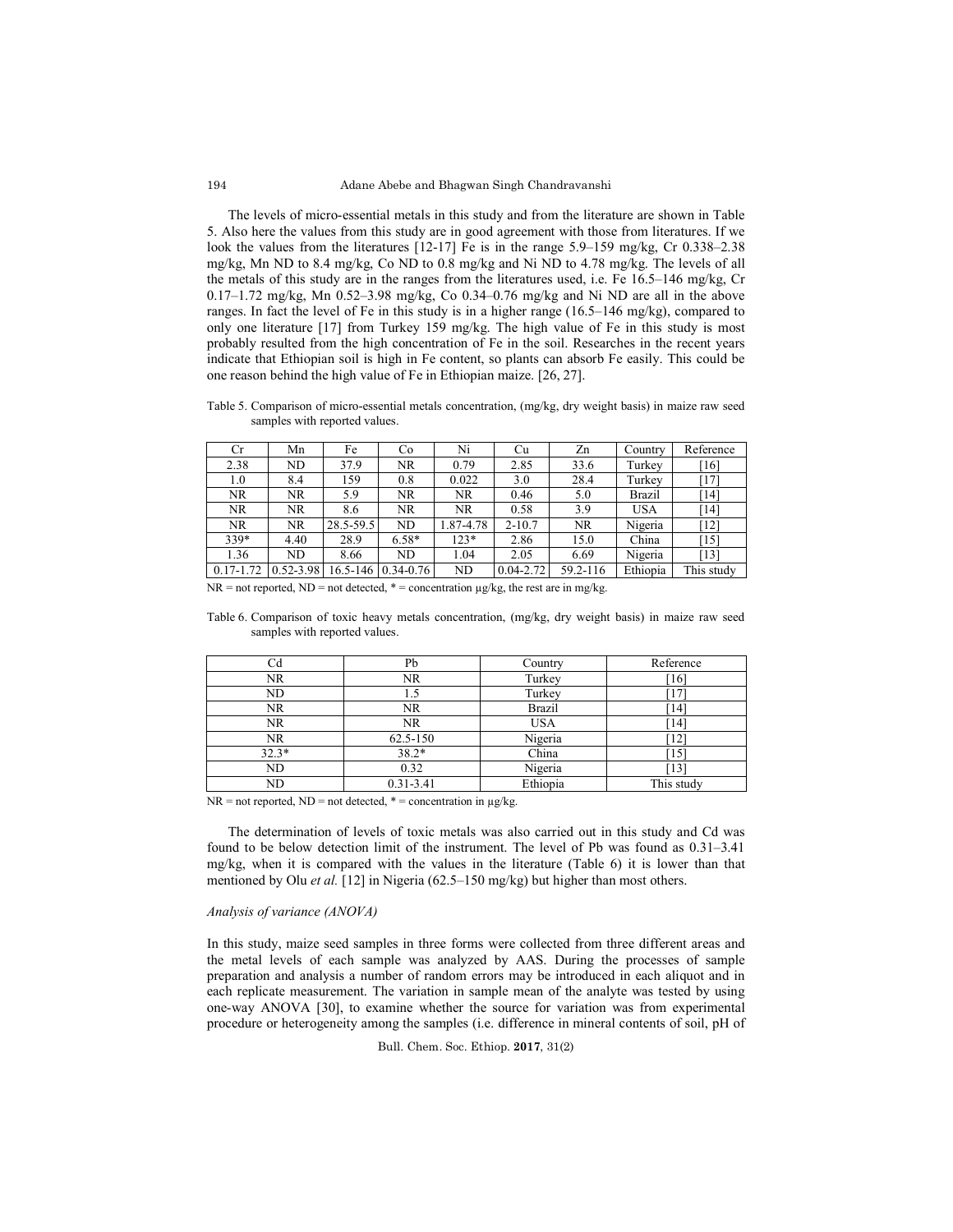soil, water, atmosphere; variation in application of agrochemicals like fertilizers, pesticides, etc. or other variations in cultivation procedures). The source for significant difference between sample means may be due to the differences in mineral contents of soil or pH of soil which predict the extent of mineral absorption by the maize plant. The results in Table 3, shows the significance of the results between samples and within samples at  $p < 0.5$ .

From Table 3 one can see that there is significant difference at 95% confidence level in mean concentrations of all the metals except K, Mg and Pb in all the three sample forms and the means of Co concentration in raw seed and roasted seed as well as the means of Zn in the form of roasted seed are not significantly different. The source for this significant difference between sample means may be the difference in mineral compositions of the soil or pH of soil which predict the degree of mineral absorption by plants.

## *Pearson correlation of metals within maize seed samples*

In this particular study, to correlate the effect of the concentration of one metal over the other metal, the Pearson correlation coefficients were employed. The relations for the three forms of the maize samples are shown in Table 7A-7C.

|    | K    | Na    | Mg   | Ca    | Cr   | Mn   | Fe   | Co   | Cu   | Zn   | Pb   |
|----|------|-------|------|-------|------|------|------|------|------|------|------|
| K  | 1.00 |       |      |       |      |      |      |      |      |      |      |
| Na | 0.54 | 1.00  |      |       |      |      |      |      |      |      |      |
| Mg | 0.89 | 0.86  | 1.00 |       |      |      |      |      |      |      |      |
| Ca | 0.98 | 0.68  | 0.96 | 1.00  |      |      |      |      |      |      |      |
| Cr | 0.77 | 0.15  | 0.36 | 0.63  | 1.00 |      |      |      |      |      |      |
| Mn | 0.25 | 0.69  | 0.21 | 0.67  | 0.82 | 1.00 |      |      |      |      |      |
| Fe | 0.99 | 0.45  | 0.84 | 0.96  | 0.82 | 0.35 | 1.00 |      |      |      |      |
| Co | 0.58 | 0.998 | 0.90 | 0.73  | 0.76 | 0.64 | 0.64 | 1.00 |      |      |      |
| Cu | 0.96 | 0.75  | 0.98 | 0.996 | 0.56 | 0.25 | 0.93 | 0.25 | 1.00 |      |      |
| Zn | 0.70 | 0.98  | 0.96 | 0.82  | 0.77 | 0.51 | 0.63 | 0.99 | 0.87 | 1.00 |      |
| Pb | 0.91 | 0.15  | 0.82 | 0.61  | 0.96 | 0.62 | 0.95 | 0.20 | 0.77 | 0.35 | 1.00 |

Table 7A. Pearson's correlation for maize raw seed samples

Table 7B. Pearson's correlation for maize roasted seed samples.

|    | K    | Na    | Mg   | Ca   | Cr   | Mn   | Fe   | Co   | Cu   | Zn   | Pb   |
|----|------|-------|------|------|------|------|------|------|------|------|------|
| K  | 1.00 |       |      |      |      |      |      |      |      |      |      |
| Na | 0.45 | 1.00  |      |      |      |      |      |      |      |      |      |
| Mg | 0.79 | 0.20  | 1.00 |      |      |      |      |      |      |      |      |
| Ca | 0.38 | 0.998 | 0.27 | 1.00 |      |      |      |      |      |      |      |
| Cr | 0.71 | 0.32  | 0.99 | 0.38 | 1.00 |      |      |      |      |      |      |
| Mn | 0.99 | 0.29  | 0.88 | 0.22 | 0.82 | 1.00 |      |      |      |      |      |
| Fe | 0.25 | 0.75  | 0.80 | 0.80 | 0.86 | 0.41 | 1.00 |      |      |      |      |
| Co | 0.77 | 0.92  | 0.21 | 0.89 | 0.09 | 0.65 | 0.43 | 1.00 |      |      |      |
| Cu | 0.16 | 0.95  | 0.48 | 0.97 | 0.58 | 0.01 | 0.92 | 0.76 | 1.00 |      |      |
| Zn | 0.28 | 0.98  | 0.37 | 0.99 | 0.48 | 0.11 | 0.86 | 0.83 | 0.99 | 1.00 |      |
| Pb | 0.94 | 0.13  | 0.94 | 0.06 | 0.90 | 0.99 | 0.56 | 0.51 | 0.12 | 0,05 | 1.00 |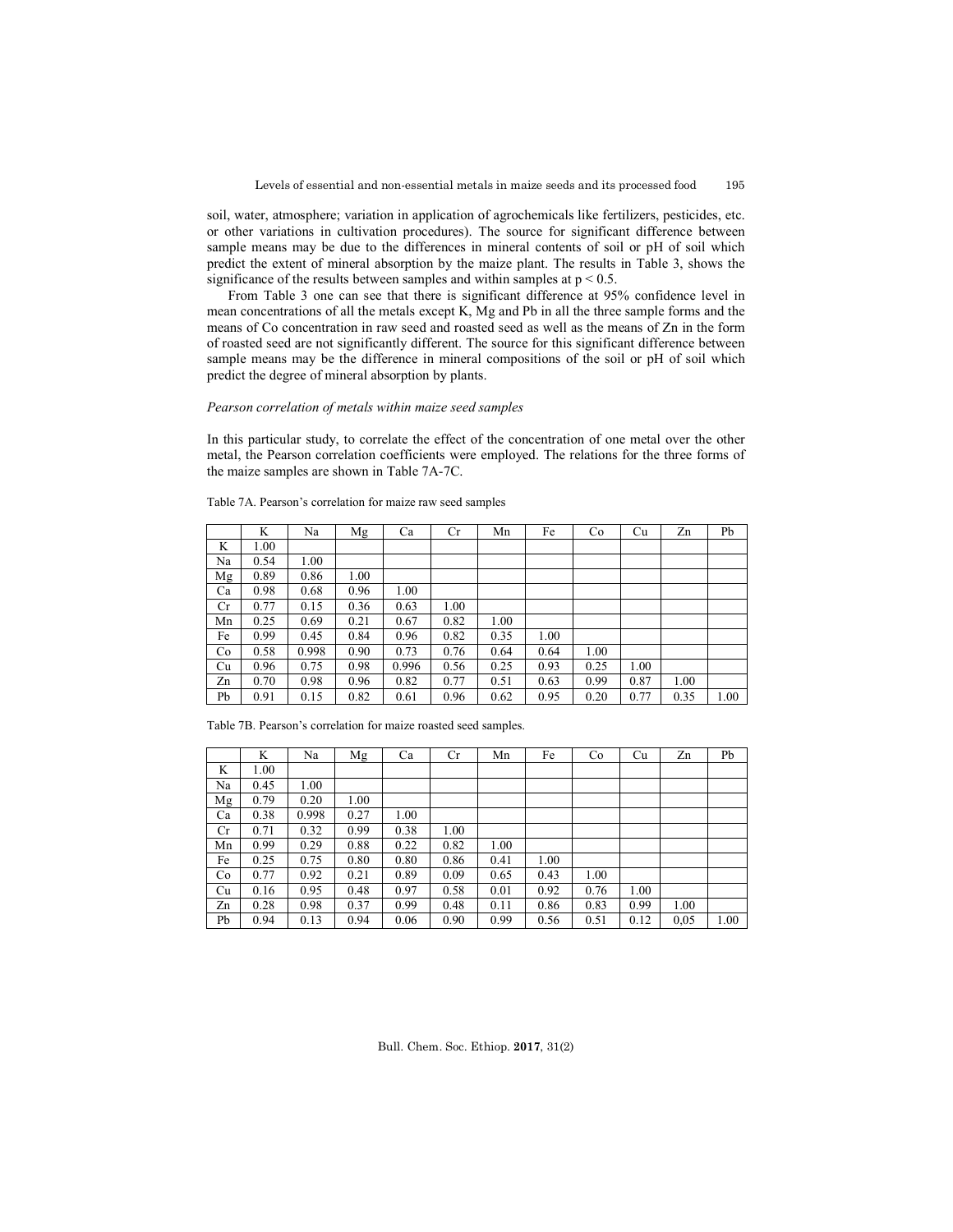Table 7C. Pearson's correlation for maize bread samples.

|    | K    | Na    | Mg   | Ca   | $_{\rm Cr}$ | Mn   | Fe   | Co   | Cu   | Zn   | Pb   |
|----|------|-------|------|------|-------------|------|------|------|------|------|------|
| K  | 1.00 |       |      |      |             |      |      |      |      |      |      |
| Na | 0.47 | 1.00  |      |      |             |      |      |      |      |      |      |
| Mg | 0.99 | 0.50  | 1.00 |      |             |      |      |      |      |      |      |
| Ca | 0.88 | 0.010 | 0.87 | 1.00 |             |      |      |      |      |      |      |
| Сr | 1.00 | 0.45  | 0.99 | 0.89 | 1.00        |      |      |      |      |      |      |
| Mn | 0.36 | 0.99  | 0.39 | 0.13 | 0.34        | 1.00 |      |      |      |      |      |
| Fe | 0.67 | 0.34  | 0.64 | 0.94 | 0.68        | 0.46 | 1.00 |      |      |      |      |
| Co | 0.99 | 0.36  | 0.99 | 0.93 | 0.99        | 0.24 | 0.75 | 1.00 |      |      |      |
| Cu | 0.53 | 0.50  | 0.50 | 0.87 | 0.54        | 0.60 | 0.98 | 0.63 | 1.00 |      |      |
| Zn | 0.50 | 0.50  | 1.00 | 0.86 | 0.99        | 0.39 | 0.64 | 0.99 | 0.50 | 1.00 |      |
| Pb | 0.99 | 0.53  | 0.47 | 0.85 | 0.52        | 0.63 | 0.98 | 0.60 | 1.00 | 0.47 | 1.00 |

The values of Pearson correlation coefficient in Table 7A-7C revealed that there is weak and/or moderate positive correlation between metals with each other except for some metals. The weak correlation indicating that the presence or absence of one metal affects the other metal in a lesser extent. As we can see from the correlation tables there is a very high positive correlation of K with Fe in the case of raw seeds, with Mn in the case of roasted seeds and with Cr, Pb and Mg in the case of bread, Na with Zn and Co both in flour and bread samples. Ca with Fe, Cr with Pb, Mn with Pb, Fe with Cu and Pb as well as Cu with Pb and Zn can be mentioned as strong correlations can be seen from the table. These strong correlations may arise from common anthropogenic or natural sources as well as from similarity in chemical properties. Mn show week to medium correlation with most of the metals except the strong relations with K, Na and Pb.

## *Daily intake of metals from maize seed*

Daily intake of metals from maize seed food has been calculated based on the assumption that an average adult person consumes 200 g dry maize food per day on the average. The amounts of mineral intake by the person from the different forms of maize seed food are given in Table 8.

Table 8. Comparison of daily intake of metals from maize seed food with recommended daily intake and tolerable upper limit of daily intake of metals.

| Metal          | Concentration in maize | Amount of metal per  | Recommended daily           | Tolerable upper limit     |
|----------------|------------------------|----------------------|-----------------------------|---------------------------|
|                | (mg/kg)                | 200 g maize consumed | intake (RDI) [28, 31]       | [28, 31]                  |
| Ca             | $66.5 - 178$           | $13.3 - 35.6$        | $1000 - 1200$ mg            | $2500$ mg/day             |
| Mg             | $303 - 413$            | $60.6 - 82.6$        | 320-420 mg                  | $750$ mg/day              |
| K              | 1589-2036              | 318-407              | $4700$ mg                   | ND.                       |
| Na             | $125 - 195$            | $25 - 39$            | 1500 mg                     | $2300$ mg/day             |
| Cr             | $0.17 - 1.72$          | $0.03 - 0.25$        | $25 - 35$ µg                | $120 \mu g/day$           |
| Cu             | $0.04 - 2.72$          | $0.01 - 0.54$        | $0.9 - 2$ mg                | $10 \text{ mg/day}$       |
| Fe             | $16.5 - 146$           | $3.3 - 29.2$         | $10-15$ mg                  | 45 mg/day                 |
| Mn             | $0.52 - 3.98$          | $0.104 - 0.796$      | $1.8 - 2.3$ mg              | $11 \text{ mg/day}$       |
| Ni             | ND                     | None                 | $70 - 170$ $\mu$ g/kg       | $1 \text{ mg}/\text{day}$ |
| Zn             | $59.2 - 116$           | $11.8 - 23.2$        | $10 - 15mg$                 | $40 \text{ mg/day}$       |
| C <sub>d</sub> | ND.                    | None                 | ND.                         | 7 μg/kg body wt/week      |
| Pb             | $0.31 - 3.41$          | $0.06 - 0.68$        | $0.02 - 3 \mu$ g/kg body wt | 25 µg/kg body wt/day      |
| Co             | $0.34 - 0.76$          | $0.07 - 0.15$        | $5-40 \mu g/day$            | $0.25$ mg/day             |

ND = not determined (not established).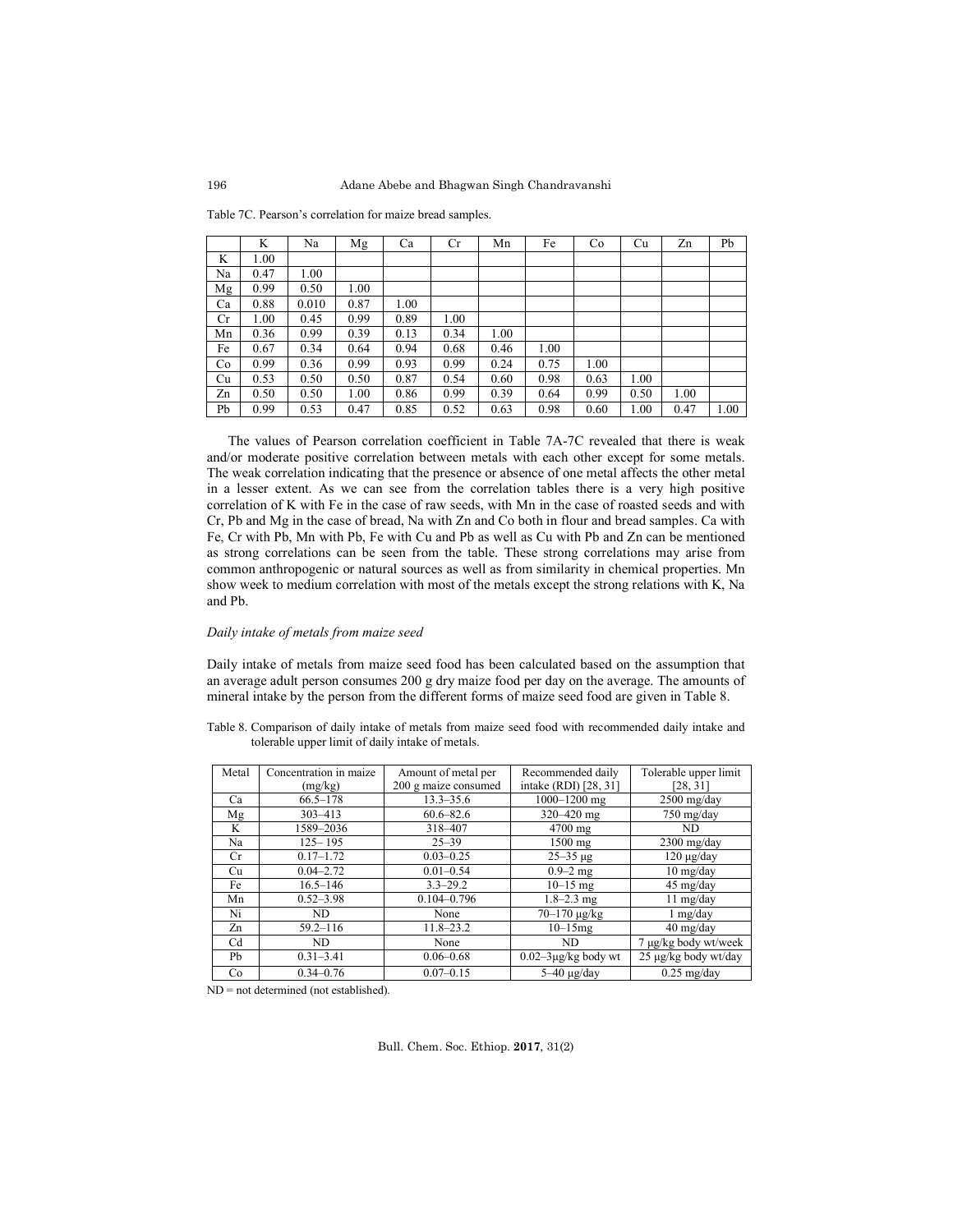The amount of all major metals (Ca, Mg, K and Na) that a person can get is lower than the daily recommended values; this indicates that maize alone cannot be a good source of the major metals needed for the daily requirement for the major metals. Therefore the person must get supplementary Ca, Mg, K and Na from other sources. The amount of Mn and Cu that the man can get is also below the required amount. Hence supplementary diet is needed for these metals too. The amount of iron is very sufficient, for the sample from Shendi but below the required limit for those from the other two sites, so additional source of Fe is needed for those people in the two sites. The amount of Zn that a man can get from maize is in the range for those from Shendi and Finote Selam, the amount from Debre Tabor is higher than the RDI, but it is still below the maximum limit. The values for Co, Cr and Pb are all above the allowable limits. Maize in these areas has much higher content of these metals. A man must not consume foods from maize regularly. Since the levels of Cd and Ni in samples from the three sites are below the detection limit, it is possible to conclude that, a person is free from the risks of Cd and Ni as a result of consuming maize.

## **CONCLUSION**

An efficient digestion procedure for the determination of metals in the raw maize seed and its processed food (roasted seed and bread) samples was developed and validated through spiking method and a good percentage recovery was obtained  $(100\pm10\%)$  for all the metals of interest. The levels of metals in maize seed determined in this study was in the order: K (1589– 2036 mg/kg) > Mg (303–413 mg/kg) > Na (125–195 mg/kg) > Ca (66.5–178 mg/kg) > Fe  $(16.5-146 \text{ mg/kg})$  > Zn  $(59.2-116 \text{ mg/kg})$  > Mn  $(0.52-3.98 \text{ mg/kg})$  > Pb  $(0.31-3.41 \text{ mg/kg})$  > Cu (0.04–2.72 mg/kg) > Cr (0.17–1.72 mg/kg) > Co (0.34–0.76 mg/kg).

From the nutritional point of view processed maize foods are better sources of minerals than raw seed. The non-essential/toxic heavy metal, Cd and the other trace metal, Ni were found below the detection limits of the instrument. It was concluded that maize seeds from the selected sites accumulated relatively larger amounts of K and Fe but low levels of Cu (0.04–0.08 mg/kg.

The ANOVA results at 95% confidence level suggests that there were significant difference in the mean concentration of all metals except for K, Mg and Pb among the sampling areas. These differences could be attributed to the difference in mineral contents of soil or pH of soil which predict the extent of mineral absorption by maize plants. Generally, the level of essential metals in maize seed determined in this study could be put in the following order  $K > Mg > Na$  $> Ca > Fe > Zn$ . Mn, Co and Cu are not significantly in different ranges. The non-essential heavy metal, Pb and Cr are also not significantly in different ranges. The levels of Cd and Ni were below the detection limits of the instrument. Statistical analysis using one way ANOVA indicates that there is significant difference in mean concentration of metals under investigation except K, Mg and Pb. This may be attributed to differences in soil composition, use of different fertilizers, pesticides, and may also be resulted from random errors in the experimental processes. The concentrations of Pb determined in this work were relatively lower than most of the values in the literatures mentioned, but it is higher than the recommended values. This higher value may be due to the anthropogenic sources or from the ingredients of agricultural inputs, like fertilizers, insecticides and herbicides used. These results inform the consumer of the safety of maize seeds and its processed foods grown in Shedi, Finote Selam and Debre Tabor, Ethiopia.

### **ACKNOWLEDGEMENTS**

The authors are thankful to the Department of Chemistry and the School of Earth sciences, Addis Ababa University, Addis Ababa, Ethiopia for providing laboratory facilities. Financial support from Research and Graduate Programs of Addis Ababa University is gratefully acknowledged. Adane Abebe is also thankful to the School of Earth Sciences of the Addis Ababa University for sponsoring his study.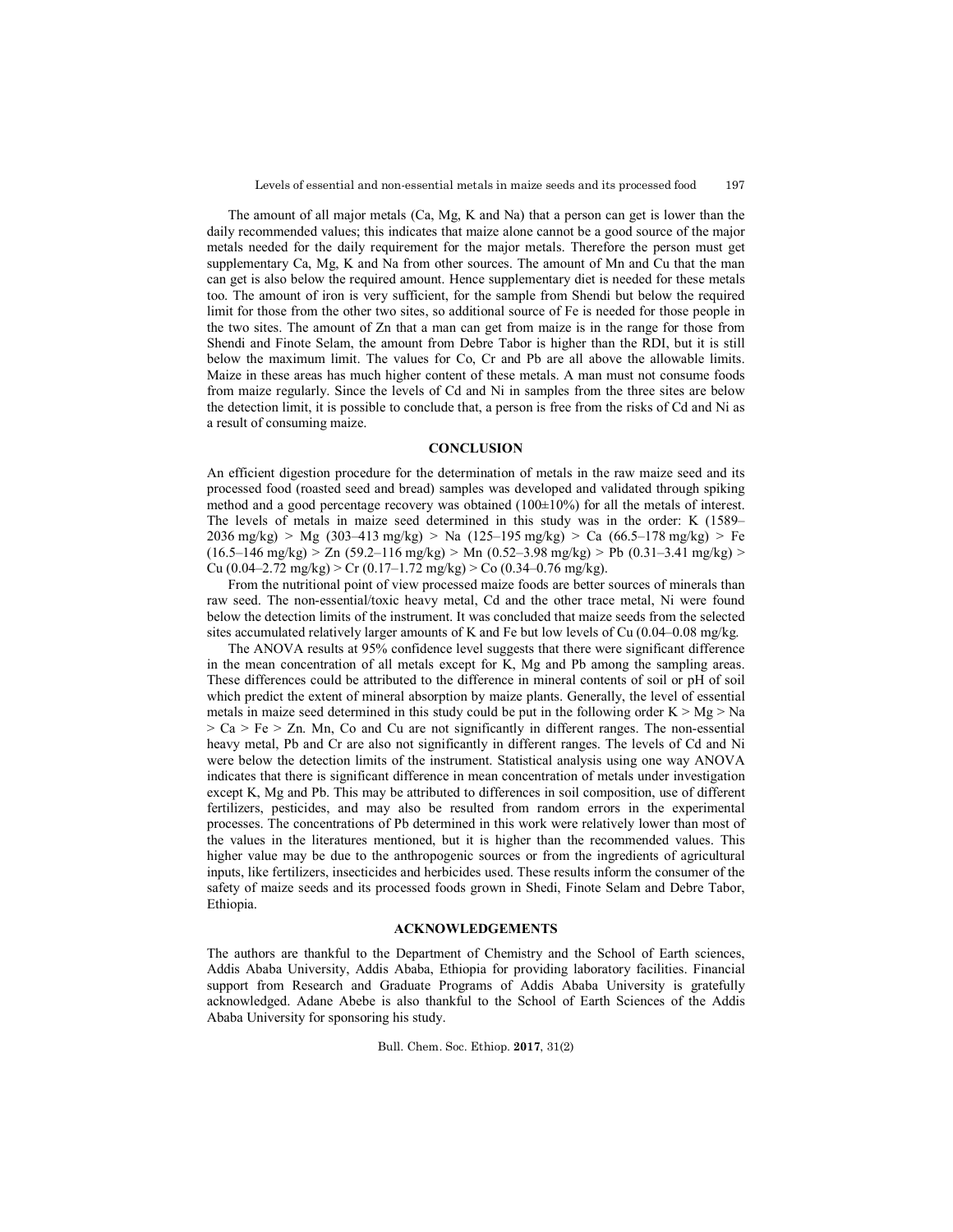### **REFERENCES**

- 1. Food and Agriculture Organization (FAO) *FAO Food and Nutrition Series*, No. 25, (ISBN 92-5-103013-8, FAO code: 80 AGRIS: SO1), *Maize in Human Nutrition*, FAO: Rome (Italy); **1992**.
- 2. Gwirtz, J.A.; Garcia-Casal, M.N. Processing maize flour and corn meal food products. *Ann. N. Y. Acad. Sci.* **2014**, 1312, 66–75.
- 3. Macauley, H. *Cereal Crops: Rice, Maize, Millet, Sorghum, Wheat* in *Feeding Africa*, International Conference, Dekar, Senegal, 21-23 October **2015**.
- 4. Belfield, S.; Brown, C. *Field Crop Manual: Maize, A Guide to Upland Production in Cambodia*; **2008**.
- 5. World Bank *Africa Development Indicators*, World Bank, Washington, D.C.; **2006**.
- 6. Dawit, A.; Wilfred, M.; Nigussie, M.; Spielman, D.J. The maize seed system in Ethiopia: Challenges and opportunities in drought prone areas. *Afr. J. Agric. Res.***2008**, 3, 305–314.
- 7. Corn Refiners Association *Corn Refiners Association Washington, D.C.* www.corn.org, 12th ed.; **2013**.
- 8. Rashid, S.; Getnet, K.; Lemma, S. Maize value chain potential in Ethiopia: constraints and opportunities for enhancing the system, IFPRI, Working Paper; **2010**.
- 9. Reynolds, L. *Maize for Food, Feed and Fertilizer*, A literature review on multiple uses of maize in mixed farming systems in east and southern Africa, Consultant's Report to ILRI and SLP (System-wide Livestock Programme); **1999**.
- 10. Gebremedhin, B.; Fernandez-Rivera, S.; Hassena, M.; Mwangi, W.; Ahmed, S. Maize and livestock: Their inter-linked roles in meeting human needs in Ethiopia. Research Report 6. ILRI (International Livestock Research Institute), Nairobi, Kenya; **2007**.
- 11. Jimenez-Lopez, J.C. *Maize: Cultivation, Uses and Health Benefits* in *Agriculture Issues and Policies*, Nova Science Publishers: ebook, ISBN: 978-1-62081-518-2, **2012**.
- 12. Olu, M.; Olufade, O.I.; Adekoyeni, O.O.; Jimoh, M.O. Evaluation of heavy metal concentration in maize grown in selected industrial areas of Ogun State Nigeria and its effects on urban food security. *Int. J. Sci. Technol. Soc.* **2013**, 1, 48–56.
- 13. Wegwu, M.O.; Omeodu, S.I. Trace metal contents of selected seeds and vegetables from oil producing areas of Nigeria. *Chem. Biodiver.* **2010**, 7, 1737–1744.
- 14. Padovani, R.M.; Lima, D.M.; Colugnati, F.A.B.; Rodriguez-Amaya, D.B. Comparison of proximate, mineral and vitamin composition of common Brazilian and US foods. *J. Food Compos. Anal.* **2007**, 20, 733–738.
- 15. Hongxing, Z.; Yu-Kui, R. Determination of trace elements, heavy metals and rare earth elements in corn seeds from Beijing by ICP-MS simultaneously. *E.-J. Chem.* **2011**, 8, 782– 786.
- 16. Musa Özcan, M. Determination of the mineral compositions of some selected oil-bearing seeds and kernels using inductively coupled plasma atomic emission spectrometry (ICP-AES). *Grasas Y. Aceites* **2006**, 57, 211–218.
- 17. Hicsonmez, U.; Ozdemir, C.; Cam, S.; Ozdemir, A.; Erees, F.S. Major-minor element analysis in some plant seeds consumed as feed in Turkey. *J. Nat. Sci.* **2012**, 4, 298–303.
- 18. Abebe, A.; Chandravanshi, B.S.; Debebe, A. Assessment of essential and non-essential metals in popcorn and cornflake commercially available in Ethiopia. *Chem. Int.* **2017**, 3, 268-276.
- 19. Encyclopedia Britannica *Abyssinia*, Encyclopedia Britannica, Vol. 1, 11th ed.; **1911**.
- 20. Places in the world. Available at: http://ethiopia.places-in-the-world.com/11048861-placeshendi.html*.* Accessed on 13 November **2017**.
- 21. Chen, M.; Ma, L.Q. Comparison of three aqua-regia digestion methods for twenty Florida soils. *Soil Sci. Soc. Am. J.* **2001**, 65, 491–499.